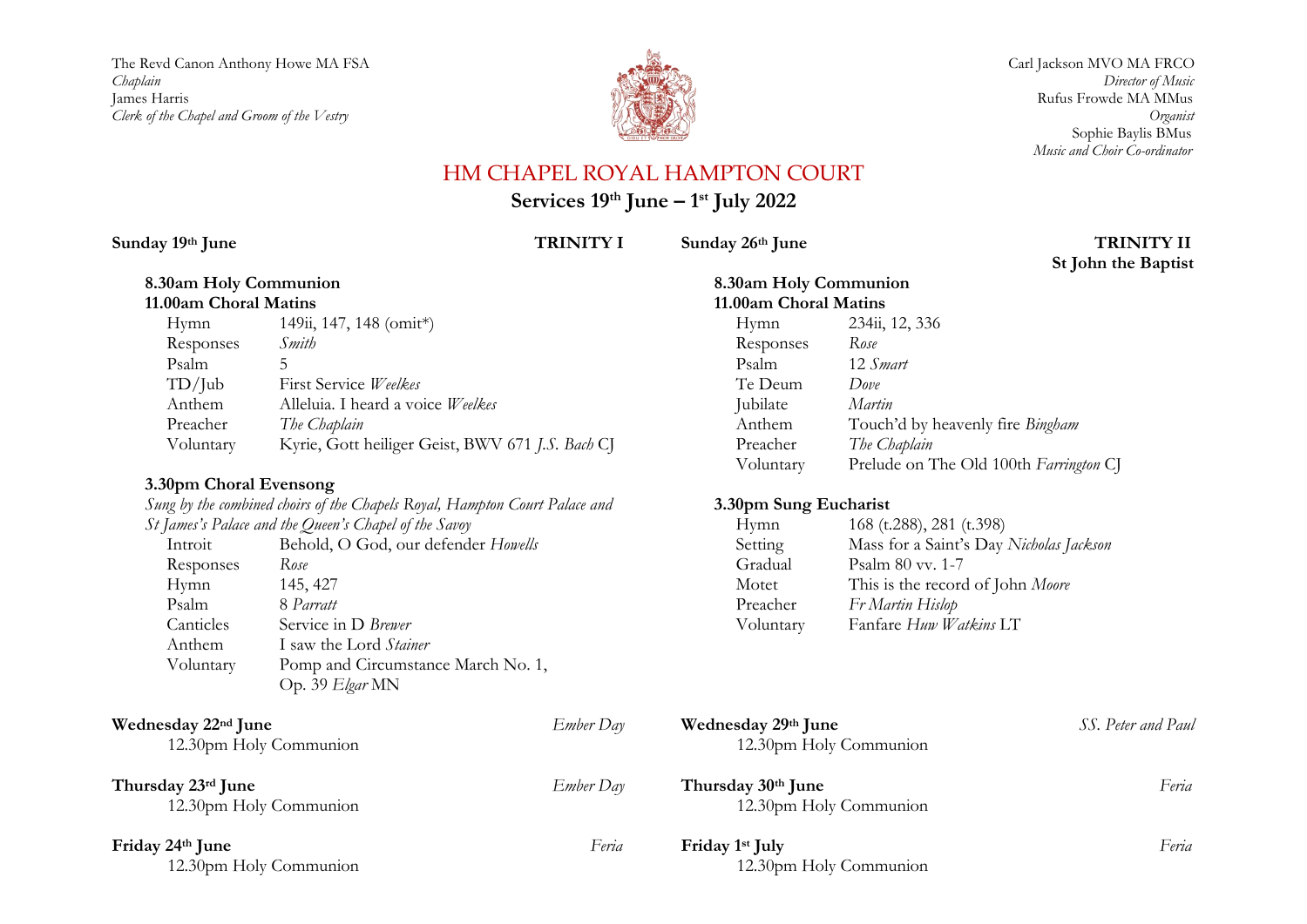The Revd Canon Anthony Howe MA FSA Carl Jackson MVO MA FRCO Carl Jackson MVO MA FRCO *Chaplain Director of Music* James Harris Rufus Frowde MA MMus<br>Clerk of the Chapel and Groom of the Vestry Channel Vestry Rufus Prowde MA MMus *Clerk of the Chapel and Groom of the Vestry* 



 Sophie Baylis BMus *Music and Choir Co-ordinator*

# HM CHAPEL ROYAL HAMPTON COURT

**Services 3 rd July – 15 th July 2022**

**Sunday 3rd July TRINITY III**

Sunday  $10$ <sup>th</sup> July TRINITY IV

### **8.30am Holy Communion 11.00am Sung Eucharist**

| Hymn      | 467, 287                                    |
|-----------|---------------------------------------------|
| Setting   | Service in G F. Jackson                     |
| Gradual   | Psalm 55 vv. 17-23                          |
| Motet     | Let all mortal flesh Bairstow               |
| Preacher  | The Revd Oliver Coss, Rector of Northampton |
| Voluntary | Fantasia Argenti F. Jackson RF              |

## **3.30pm Choral Evensong**

| Responses | Rose                                    |
|-----------|-----------------------------------------|
| Hymn      | 476, 478                                |
| Psalm     | 19 Boyce                                |
| Canticles | Collegium Magdalenae Oxoniense Leighton |
| Anthem    | Angels Tavener                          |
| Voluntary | Toccata Georgi Mushel LT                |

## **8.30am Holy Communion 11.00am Choral Matins** Hymn 357, 337, 383ii (omit\*) Responses *Rose* Psalm 24 *Barnby* Service in C Stanford Anthem My soul, there is a country *Parry* Preacher *The Chaplain*<br>Voluntary Fantasia in G Fantasia in G *Parry* CJ

## **3.30pm Choral Evensong**

| Responses | Rose                                 |
|-----------|--------------------------------------|
| Hymn      | $266$ (t.8), 440 (omit v.5)          |
| Psalm     | 23 Walford Davies                    |
| Canticles | Gloucester Service Howells           |
| Anthem    | They that go down to the sea Sumsion |
| Voluntary | Ceremonial March Sumsion RF          |

| Wednesday 6th July<br>12.30pm Holy Communion            | SS John Fisher and Thomas More  | Wednesday 13th July<br>12.30pm Holy Communion | St Silas   |
|---------------------------------------------------------|---------------------------------|-----------------------------------------------|------------|
| Thursday 7 <sup>th</sup> July<br>12.30pm Holy Communion | Translation of St Thomas Becket | Thursday 14th July<br>12.30pm Holy Communion  | Feria      |
| Friday 8th July<br>12.30pm Holy Communion               | Feria                           | Friday 15th July<br>12.30pm Holy Communion    | St Swithun |